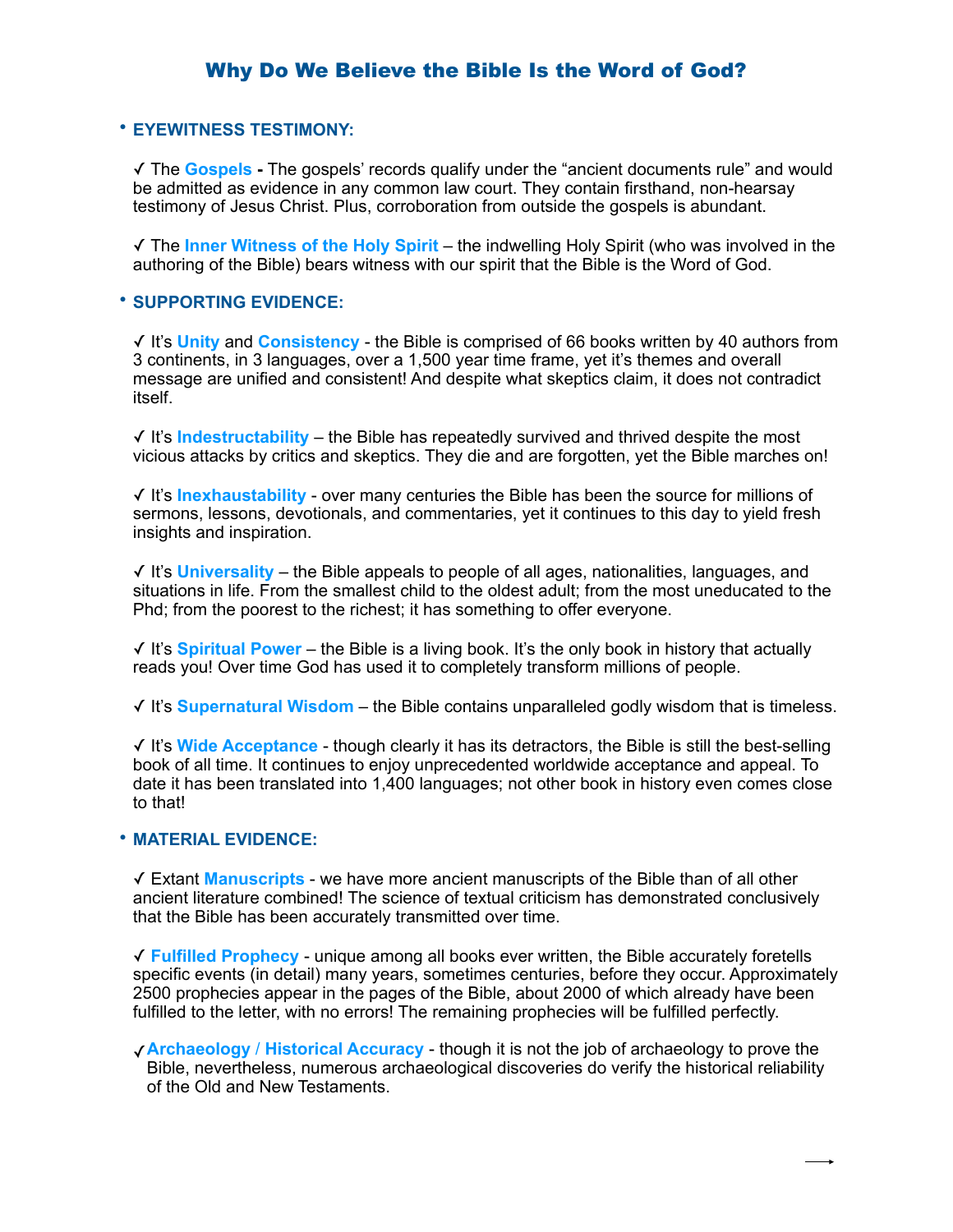### How Did We Get the Bible?

#### **Through several means God has revealed to us the information He wanted us to know:**

- •**REVELATION** (reveal = "unveil") God has revealed Himself to man **General Revelation -** Nature / Providence / Conscience **Special Revelation -** Bible / Jesus
- •**INSPIRATION** (inspire = "breathe out") God supernaturally oversaw the writing of the Scriptures so that the writer, in his own personality, composed and recorded without error God's revelation in the original autographs

**Infallible =** "incapable of error"

**Inerrant = "**free from error in the original autographs"

**Verbal plenary –** "the entirety of the Bible - every word, not just concepts - is inspired by God and therefore authoritative."

•**ILLUMINATION** – (illumine = "shed light on") the Holy Spirit illuminates the mind of the obedient believer to understand increasingly the spiritual truth of Scripture

•**CANONICITY** – (canon = "measuring rod; standard" – accepted as genuine writings) God sovereignly oversaw the process of the church's recognizing the books and letters that He had inspired and collecting them into one book, the Bible

**-Old Testament Canon –** the books the make up the Old Testament were written between 1446BC and 425BC. It is not clear on what grounds the authority of a writing was determined, but by the time of Jesus, the set of books recognized as Hebrew Scripture (Law, prophets, writings) was complete. Jesus put His stamp of approval on those books that make up our Old Testament.

In 250Bc 72 Jewish scholars in Alexandria, Egypt prepared a Greek translation of the Old Testament, the **Septuagint** (LXX).

**-Apocrypha** - a group of books judged by Jews and the early church as not Scripture. Roman Catholic Bibles contain 7 of these books.

**- New Testament Canon** – the books the make up the New Testament were written between 45AD and 95AD. By 110AD most of the New Testament canon was completed, the various books being widely circulated throughout the Christian world. In 397AD the Council of Carthage acknowledged as Scripture the books that comprise our Bible, though they had already been in wide use.

**Criteria used to determine canonicity:** Was it written by an apostle? Was it recognized as authoritative and thus widely used by the early church? Did it conform to the high standards of other books already recognized as Scripture? Was it orthodox and contradiction-free?

Over the next several hundred years the Bible was translated into various languages, Latin being the most prominent.

Relevant Scriptures: Rom 1:18-20; 8:28; Ecc 3:11; Jn 1:1,14; Rev 19:13; Heb 1:1-2; Acts 4:12; 2 Tim 3:16-17; 2 Pet 1:20-21; John 16:12-15; 1 Cor 2:12-15; 1 Jn 2:27; Luke 24:25-27

#### **How did we get our English Bible?**

- 1382 John Wycliff translates Bible from Latin to English
- 1525 William Tyndale translates the New Testament into English
- 1535 Miles Coverdale translates whole Bible into English
- 1537 **Matthew's Bible** translated by John Rogers (Thomas Matthew)
- 1539 **The Great Bible** ("The Chained Bible") Thomas Cranmer, Archbishop of Canterbury
- 1560 **The Geneva Bible** (reformers) Shakespeare; Puritans; Pilgrims
- 1568 **The Bishop's Bible** translated by bishops of Church of England
- 1582-1609 **Douai-Rheims Bible** Gregory Martin (Roman Catholic)
- 1611 **King James Version** (Authorized Version) 54 Anglican scholars
- 1885 **Revised Version** (British revision of KJV)
- 1901 **American Standard Version** (American revision of KJV)
- 1952 **Revised Standard Version** (revision of Revised Version)

1971 – **New American Standard** (revision of American Standard)

1971-present: TLB, NIV, NKJV, NRSV, NLT, ESV, HCSB, NET, WEB, etc….

#### **Definitions:**

- **Autograph** the original writing
- **Extant** still in existence
- **Manuscript** a hand-written copy of a text
- **Codex** book
- **Papyrus**  plant pressed into sheets and sewn together (used 1-300AD)
- **Vellum** skins of calves or antelope (used 300-1400AD)
- **Parchment** skins of sheep or goats (used 300-1400AD)

1455 – first book printed on Gutenberg press was the Bible (in Latin). It was printed on paper.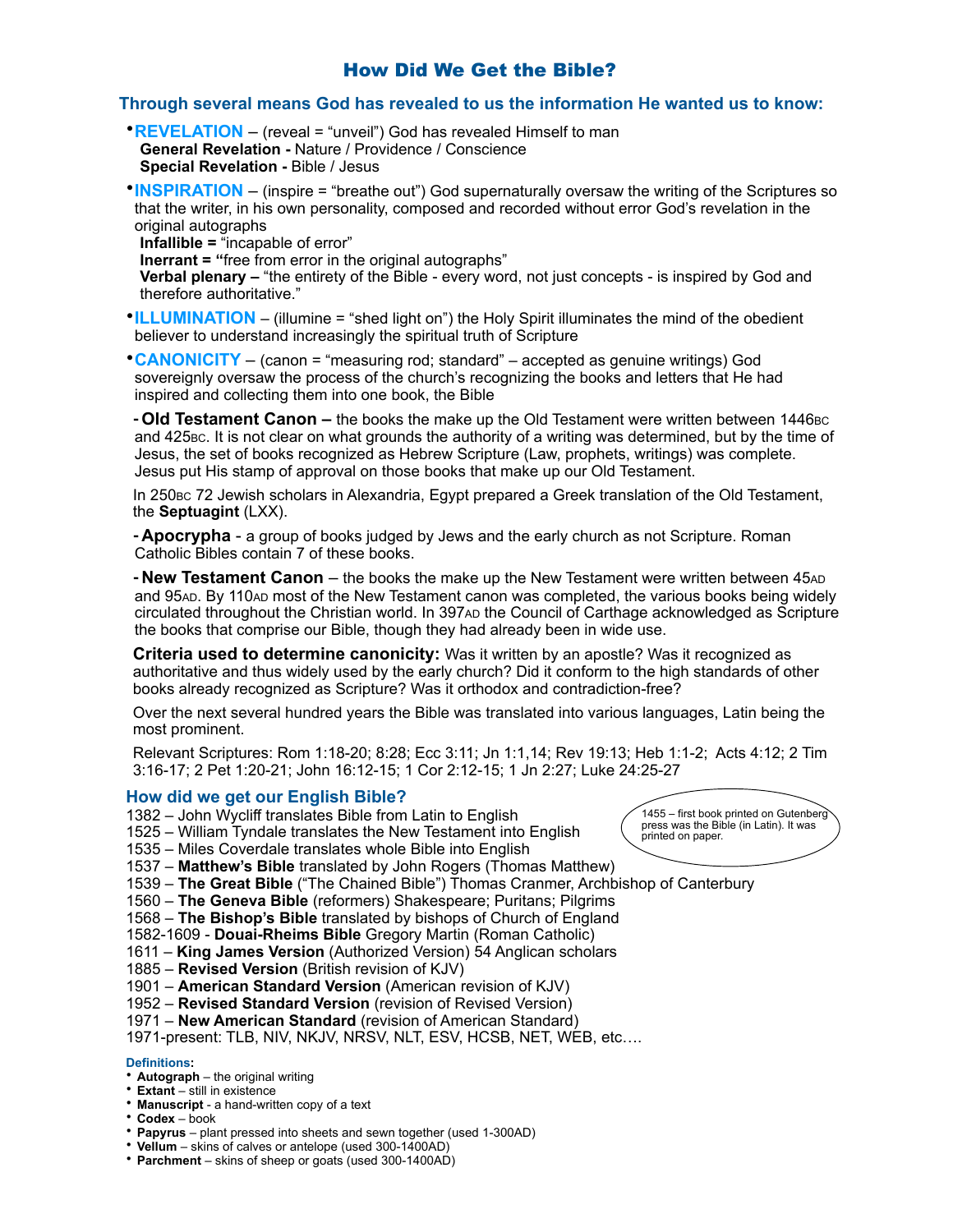### Why So Many English Translations of the Bible?

• **The Changing Nature of Language** – for over 300 years the King James Version, published in 1611, was the prominent translation used in most Protestant churches in the English speaking world. However, as the English language continued to change, it became increasingly more difficult for people to understand the Old English vernacular.

See if you know the definitions of the following KJV words: *chambering, churl, cockatrice, callops, hoised, wimples, suretship, sackbut, froward, brigadine, amerce, blains, crookbackt, descry, fanners, glede, habergeon, neesing, tabret*, and *wen*. These words would have been familiar to a 17th century audience, but they are obscure to modern readers and speakers of English.

What about these KJV phrases? *"superfluity of naughtiness"* (Jas. 1:21); *"He who now letteth will let."* (2 Thess 2:7); *"Thou shalt destroy them that speak leasing."* (Ps.5:6); *"Solomon loved many strange women."* (1 Kn 11:1); *"The ships of Tarshish did sing of thee in thy market."* (Ez 27:25); *"The noise thereof sheweth concerning it, the cattle also concerning the vapour."* (Job 36:33)

Another fact to consider is that words within a single language can actually change meaning over time. In the 17<sup>th</sup> century when the KJV was published:

The word *"let"* meant, *"to prevent."* Today it means, *"to allow."*

The word *"suffer"* meant, *"to permit."* Today it means, *"to endure adversity, pain, grief, etc…"* The word *"conversation"* meant, *"one's behavior or lifestyle."* Today it means, *"talking to someone."*

The phrase *"fetched a compass"* meant, *"to sail in a circle."* Today it means, *"go get me a compass."*

The word *"knit"* meant, *"to lower the four corners."* Today it is how sweaters are made.

Faced with the obvious need for our society to understand God' Word, scholars sought to update the Scriptures into more contemporary language.

• **More Recent Manuscript Discoveries** – Since the original Hebrew, Aramaic, and Greek autographs are lost, we must rely on copies of these originals. These collections of copies of the New Testament, for example, come in families or "text types." Most (but not all) scholars believe that the older a manuscript is the more likely it is to be accurate to the originals.

Because our modern translations are based on earlier manuscripts than those used by the translators of the KJV, the modern translations make changes to reflect the differences.

This has been a hotly debated issue among scholars, since these older manuscripts make up less than 10% of all NT manuscripts in existence. Fully 90% of the NT manuscripts we have are of the text type of the KJV. Note also that no Christian teaching or doctrine is affected by these manuscript differences. There is greater than 90% agreement between all families of manuscripts. So, whether you use the KJV, NKJV, NASB, ESV, NIV or HCSB, you can trust your translation to be accurate.

| <b>New Testament Manuscript "Families"</b> |                                                  |                                                               |
|--------------------------------------------|--------------------------------------------------|---------------------------------------------------------------|
|                                            | Byzantine                                        | Alexandrian                                                   |
|                                            | Antioch, Syria                                   | Alexandria, Eqypt                                             |
|                                            | 5,300 extant<br>manuscripts                      | 45 extant<br>manuscripts                                      |
|                                            | <b>Textus Receptus</b><br>(Received text, TR)    | Minority text or<br>Modern Critical<br>Text (CT, NU)          |
|                                            | Not to be confused<br>with Majority Text<br>(MT) | <b>Codex Siniaticus</b><br>Codex Vaticanus<br>Westcott & Hort |
|                                            | Desiderius Ersasmus                              | Nestle / Aland                                                |
|                                            |                                                  |                                                               |
|                                            | KJV / NKJV                                       | All the Modern<br>Translations                                |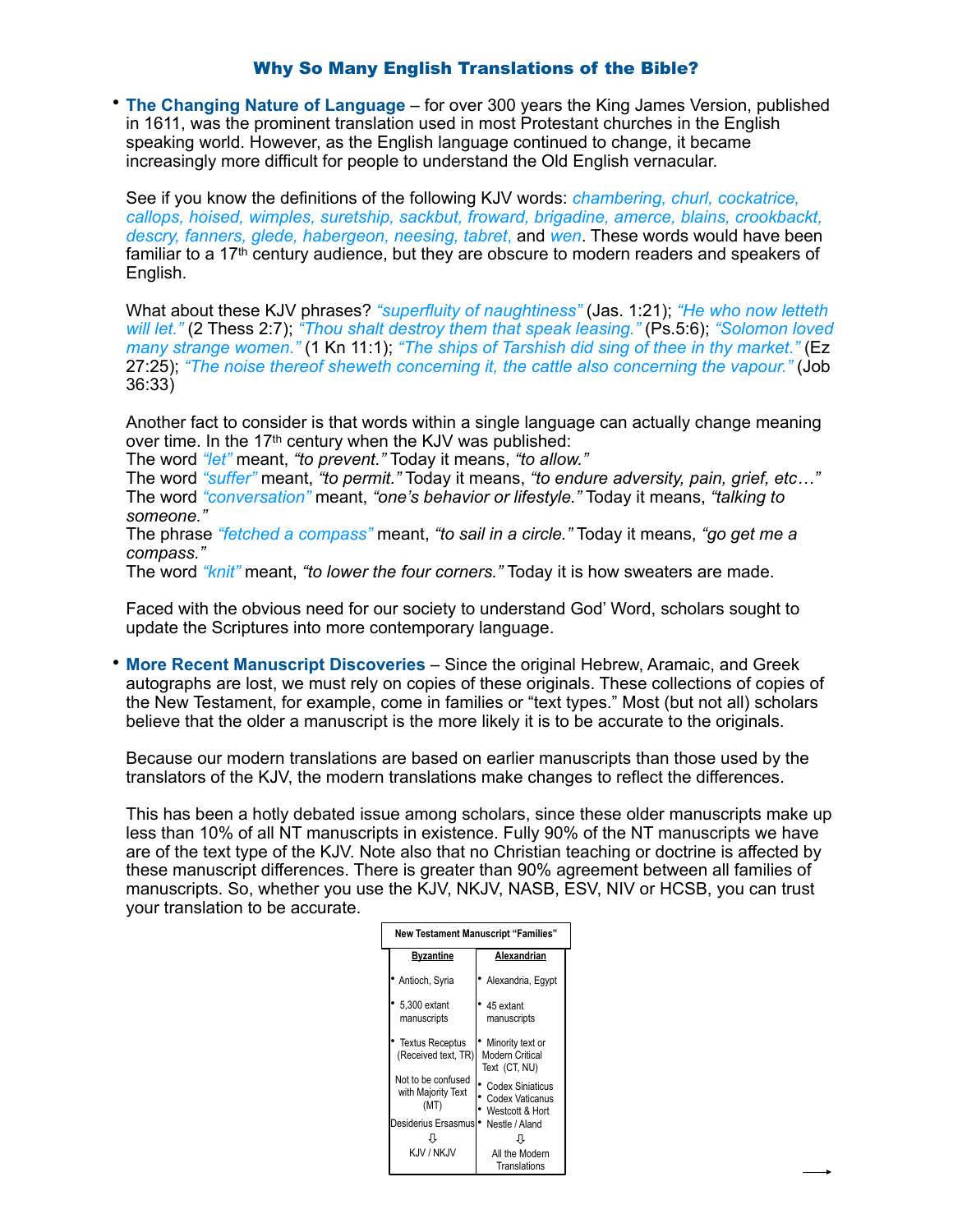### **4 Approaches:**

#### **1. Formal Equivalence** (literal, word-for-word translation)

**Examples:** King James Version (KJV), New King James Version (NKJV), New American Standard Bible (NASB), English Standard Version (ESV), New English Translation (NET)

#### **Strengths:**

- Highly accurate because it closely reflects in a word-for-word fashion the texts of the ancient Hebrew, Greek and Aramaic manuscripts
- Because of its literal nature, it is well suited for serious study
- Because it was the most widely used translation method for centuries, many study helps are available

#### **Weakness:**

- Because it is so literal it can sometimes sound a little wooden and stilted to the modern reader. However, people who read on a high school level typically have no trouble understanding these translations.

#### **2. Functional Equivalence** (non-literal, thought-for-thought translation)

**Examples:** New International Version (NIV), New Living Translation (NLT), New Revised Standard Version (NRSV)

#### **Strengths:**

- Generally accurate and easy to understand
- Many study helps are now available

#### **Weakness:**

- Whereas the goal of formal equivalence is to translate word-for-word what the original authors actually said, the goal of dynamic equivalence is to try and figure out what the original authors *meant* by what they said, and translate *that* into modern English. This sometimes leaves the translation of the text open to the theological biases of the translators. Plus, sometimes a verse is over-translated or under-translated.

#### **3. Optimal Equivalence** (balance between formal and functional equivalence)

**Example:** Christian Standard Bible (CSB)

#### **Strength:**

- Reads smoothly while being accurate, and thus is suitable for serious study

#### **Weakness:**

- Some people might find the unconventional wording difficult to get used to (*slave* instead of servant, *Yahweh* instead of LORD, "God loved the world in this way…" Jn 3:16, etc…)

### **4. Free** (paraphrase instead of a translation)

**Examples:** The Message, The Living Bible (TLB), Today's English Version (TEV)

### **Strengths:**

- Usually very easy for the modern reader to understand because it is written in an informal, conversational manner
- Can be good for devotional reading or for evangelism

#### **Weakness:**

- Because it is a paraphrase and not a translation, it is generally not well-suited for serious study.
- The authors often take huge liberties with the actual text, resulting in a less accurate rendering

**Which Translation Of The Bible Should I Use?** Whatever translation you are most likely to read, study, memorize, meditate on, and live out! Actually, it is a good idea to consult more than one translation. This will expose you to the broader scope of available biblical scholarship, and help you understand more fully what is being said in a particular verse or passage.